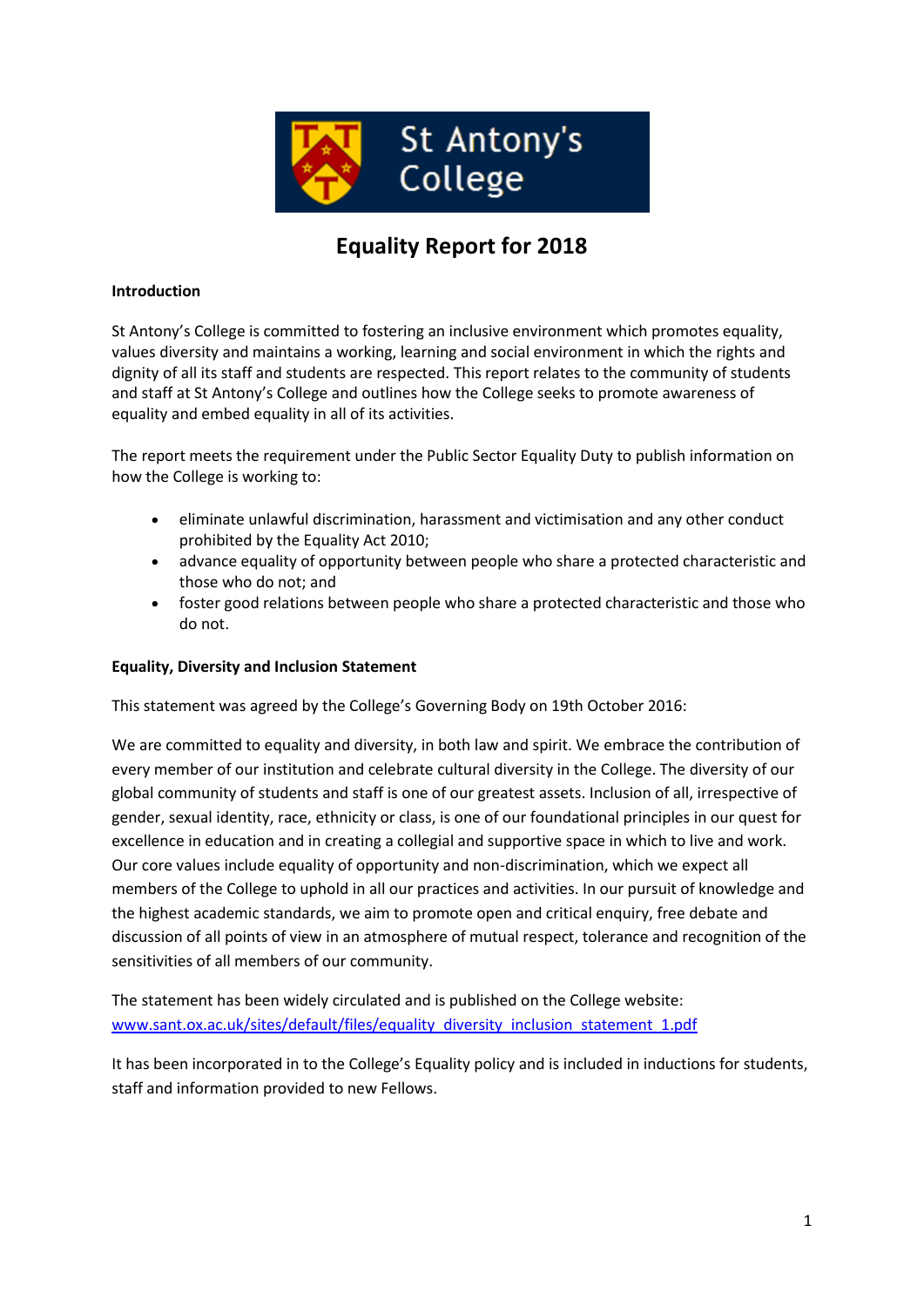## **Governing Body Fellow for Equality and Diversity**

Professor Healey is the Governing Body Fellow for Equality and Diversity, with responsibility for the College's equality and diversity policy and practice. This role is supported by the Management Executive Team, who have overall responsibility for ensuring compliance with the Public Sector Equality Duty and specific duties as required under the Equality Act 2010.

Professor Healey will discuss with the Graduate Common Room (GCR) President students' needs, wishes and support that Fellows could offer on matters of equality and diversity.

## **Equality Objectives**

The Equality Objectives for St Antony's College from January 2017 are:

- 1. To foster good relations between members of the College who share a protected characteristic (as defined by the Equality Act 2010) and those who do not by:
	- 1.1 organising events for students with the aim of promoting equality and diversity;
	- 1.2 ensuring that the provision of student welfare services are equally accessible to all College members;
	- 1.3 delivering training for College staff to raise awareness and promote understanding of equality and diversity issues.
- 2. To undertake an annual review of monitoring by:
	- 1.1 continuing to collect and analyse student admissions data;
	- 1.2 continuing to collect and report on recruitment monitoring data.

#### **Student Report**

The Graduate Common Room (GCR) Women's, BME, and LGBT Officers continued to offer much needed support for the Antonian student body and assistance to our two Welfare Vice-Presidents. Michaelmas 2018 also saw us expand our Welfare Officer team to include two new positions: Disability Officer and Welfare Secretary.

Key actions taken by the Welfare team in Michaelmas and Hilary terms this academic year (2018- 2019) include the return of the LGBT officers' pre-HalloQueen panel (and their greater involvement with the planning and running of the event itself to ensure a fun environment for all), the Women's officers carefully planning consent workshops in cooperation with college staff (to be delivered in Week 6 of Hilary term), and the introduction of the popular Mindfulness Workshops run by the new Welfare Secretary.

In addition, the Welfare branch of the GCR Committee continues to provide signposting, advice, and a supportive ear to many members of the college.

Together with the College, the students organised a number of cultural events, such as Chanukkah, Christmas and Lunar New Year to celebrate the diversity within the student community. The College